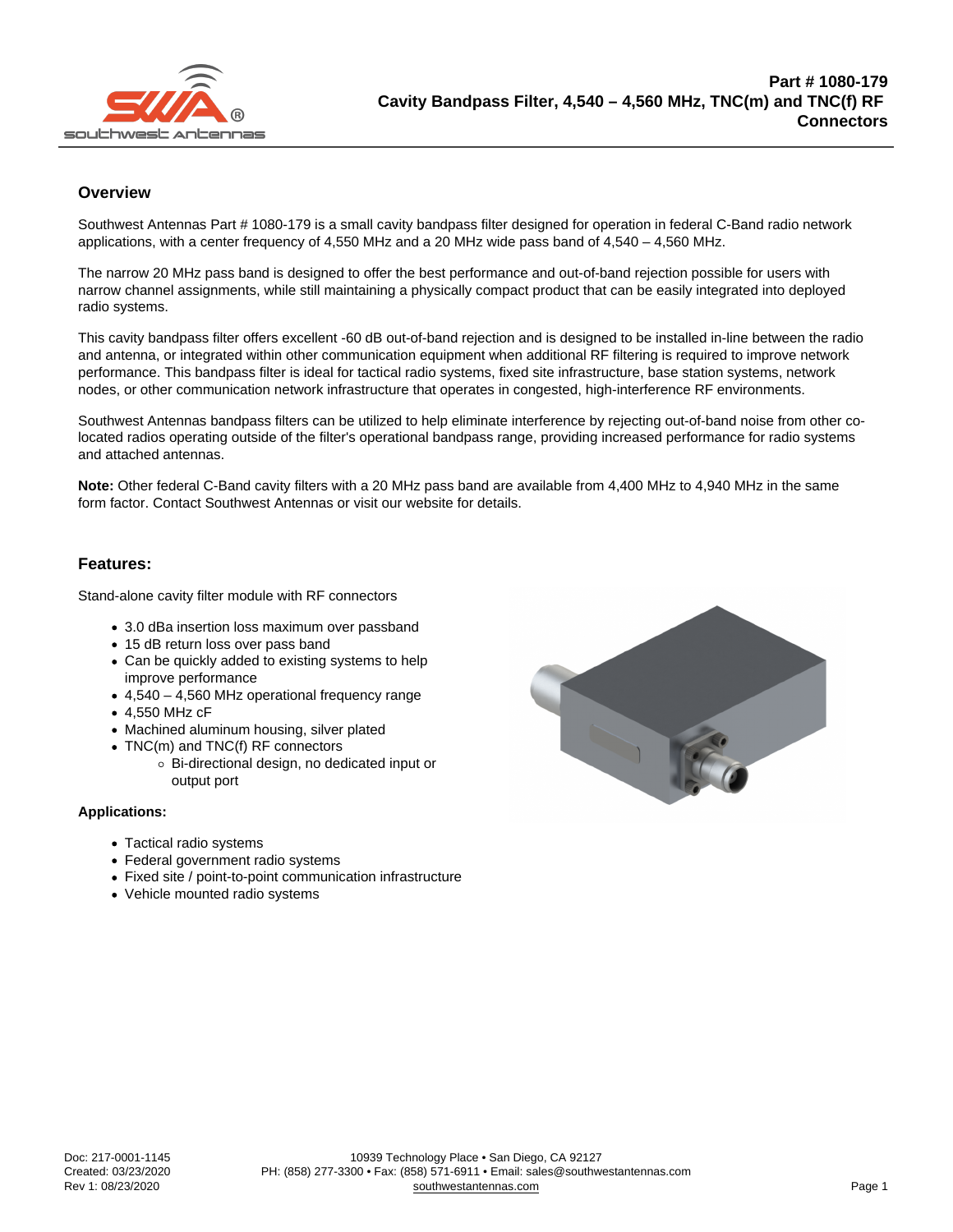| <b>Filter Specifications</b> |
|------------------------------|
|------------------------------|

| Parameter                     | Value                         | Units        | Tolerance                                     |
|-------------------------------|-------------------------------|--------------|-----------------------------------------------|
| Filter Type                   | Cavity Bandpass Filter        |              |                                               |
| Filter Frequency Band         | C-Band                        |              |                                               |
| Filter Impedance              | 50                            | Ohms         |                                               |
| Filter Min Frequency          | 4.52 / 4,520                  | GHz / MHz    |                                               |
| Filter Max Frequency          | 4.54 / 4,540                  | GHz / MHz    |                                               |
| Filter Frequency of Operation | $4,520 - 4,540$ MHz pass band |              |                                               |
| <b>Insertion Loss</b>         | 3.0                           | dBa          | Max across pass band, 3.3 dBa<br>max at +65°C |
| <b>Return Loss</b>            | 15                            | dB           | Min over 20 MHz pass band                     |
| Rejection 1                   | $-60$                         | dBc          | Min ±30 MHz cF                                |
| Filter Power CW               | 40                            | Watts        |                                               |
| <b>Operating Temp</b>         | $-40$ to $+65$                | $\mathsf C$  |                                               |
| Storage Temp                  | $-55$ to $+125$               | $\mathsf{C}$ |                                               |
| Product Length                | 2.84 / 72.14                  | inches / mm  | ±0.020"                                       |
| Product Width                 | 1.98 / 50.17                  | inches / mm  | ±0.020"                                       |
| Product Height                | 1.00 / 25.40                  | inches / mm  |                                               |
| Product Weight                | 14.0 / 396.9                  | oz / grams   |                                               |
| <b>RF Connectors</b>          | $TNC(m)$ , $TNC(f)$           |              |                                               |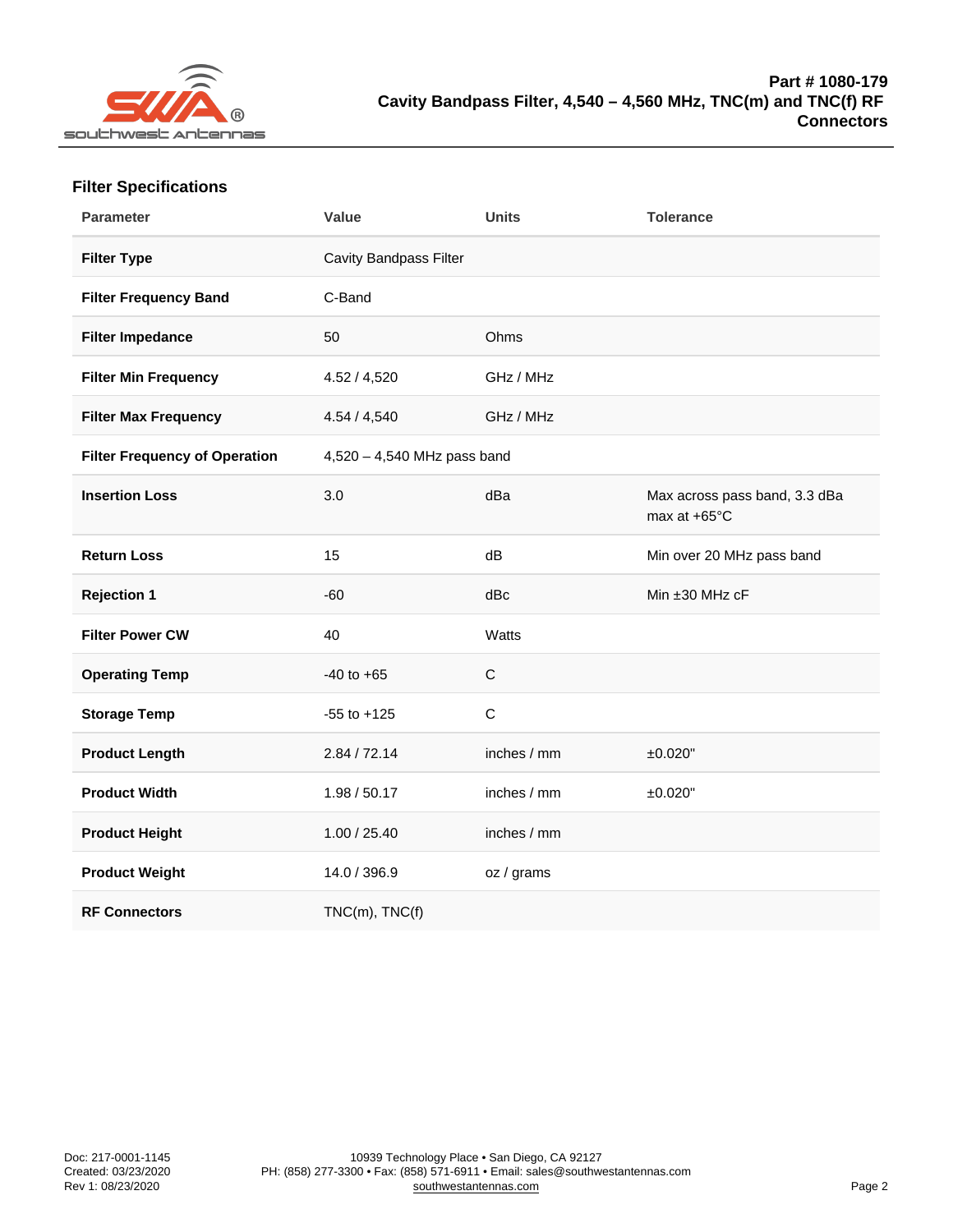Insertion Loss Plot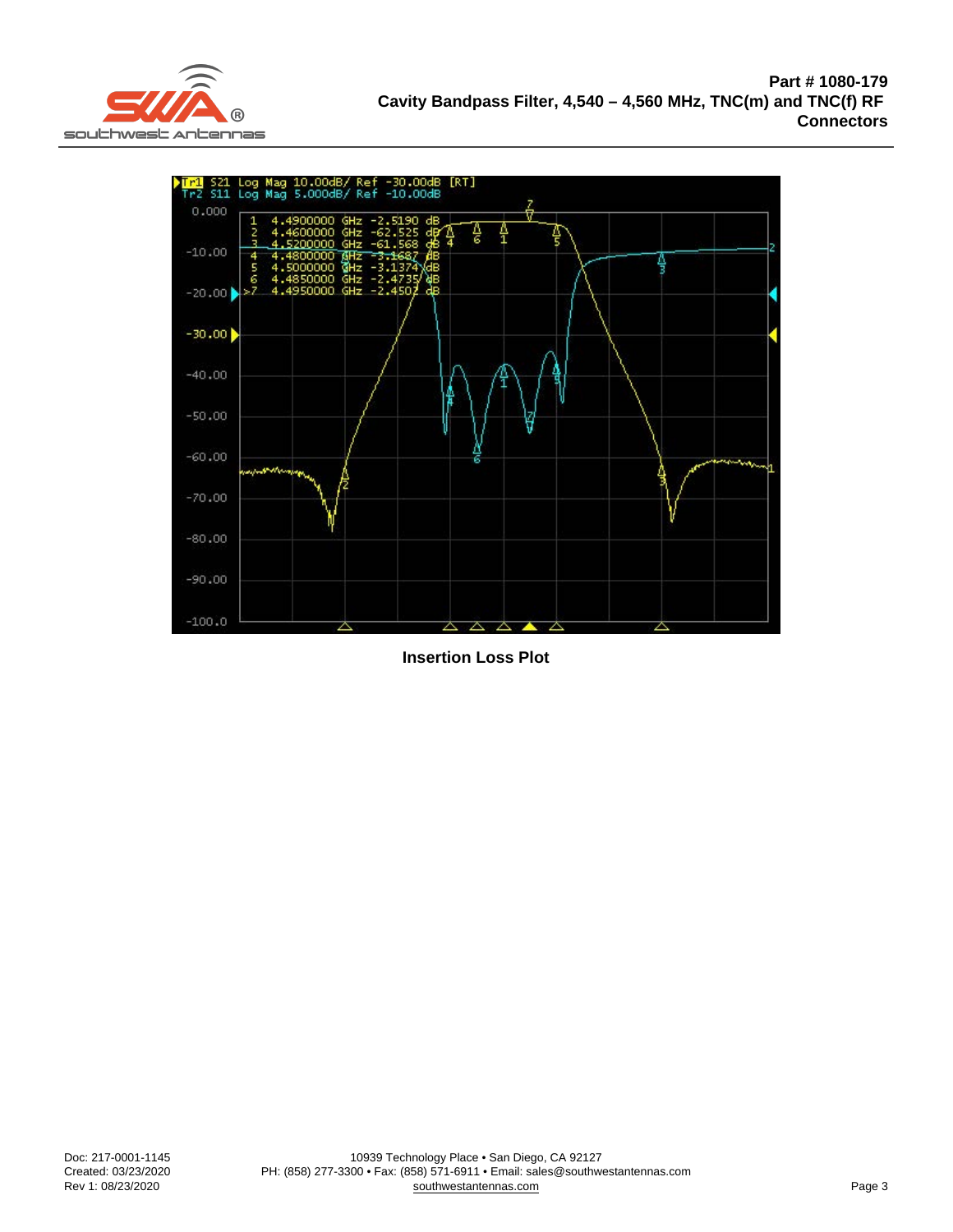Return Loss Plot